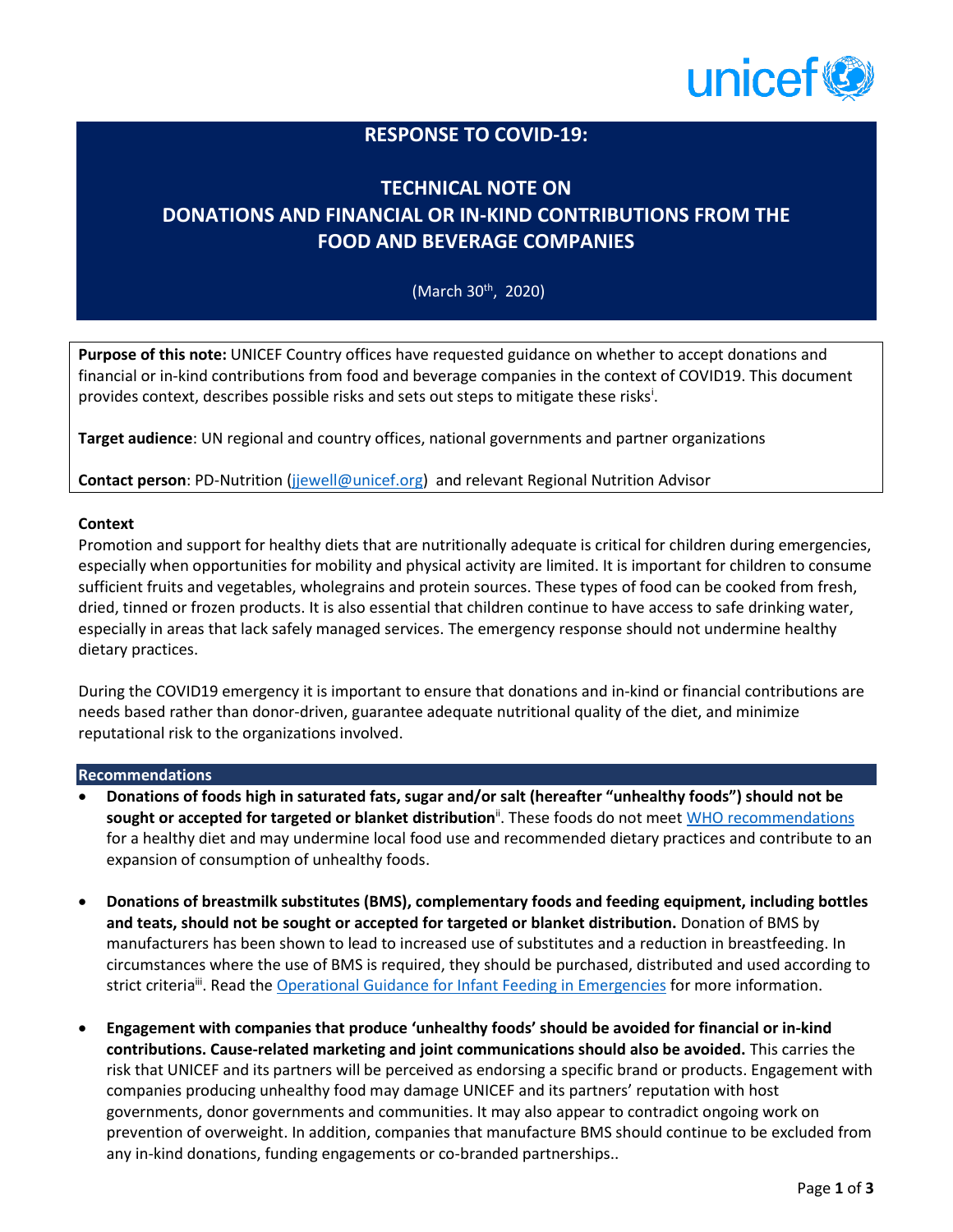• **Continuity of critical services should be ensured, wherever possible[, including school feeding programmes.](https://www.who.int/docs/default-source/coronaviruse/key-messages-and-actions-for-covid-19-prevention-and-control-in-schools-march-2020.pdf?sfvrsn=baf81d52_4) It is recommended that countries do not provide unhealthy foods as part of alternative arrangements for school feeding programmes and avoid partnerships with food and beverage companies that produce unhealthy food in maintaining these services.** Technical support to countries can help identify and inform government counterparts regarding the risks associated with accepting donated supplies of unhealthy foods in emergencies and/or partnering with companies that produce unhealthy foods. Organizations working on the emergency response at country level may consider joining forces to issue tailored guidance to countries on this issue, especially around ensuring the nutritional quality of foods provided under alternative approaches such as community-based provision, take-home rations, home delivery or vouchers.

### **Implementing the interim guidelines**

As the lead agency for nutrition at country-level, heading emergency coordination, UNICEF must play a key role in ensuring adherence to these principles in its guidance to countries and support for resource mobilization.

- **UNICEF country offices should consult with their Regional Nutrition Advisor and Programme Division Nutrition Section (PD Nutrition) in relation to any potential engagement with food and beverage companies during the emergency response.** This is in addition to the routine consultation process for donations and inkind or financial contributions that UNICEF country offices follow with the Division of Private Fundraising and Partnership and/or Supply Division.
- **Conditions under which donations and in-kind or financial contributions from food and beverage companies might exceptionally be considered by PD Nutrition include**:
	- $\circ$  The company does not produce/is not strongly associated with unhealthy foods. PD Nutrition will help making this judgement.
	- $\circ$  The company in-kind or financial contribution is for necessary food supplementation, equipment and materials (e.g. soap, detergents, face masks) or logistics, no alternative donors exist, and there is good evidence that *not* accepting the donation/in-kind contribution would do harm to children.
	- o The company commits to only provide healthy food options in line with WHO Recommendations for a healthy diet, including diverse perishable and non-perishable items or meals consistent with the following elements:
		- $\checkmark$  Fresh, frozen or tinned fruits and vegetables, with no or minimal added salt or sugar
		- $\checkmark$  Tinned or dried pulses and legumes (e.g. beans, lentils)
		- $\checkmark$  Tinned oily fish (e.g. tuna, mackerel, salmon)
		- ✓ Unsalted nuts
		- $\checkmark$  Potatoes, bread, rice, pasta or other starchy carbohydrates; choosing wholegrain versions where possible
		- $\checkmark$  Unsaturated fats and oils (e.g. sunflower, soybean, canola and olive oils) are preferable to saturated fats (e.g. butter, palm and coconut oil, ghee or lard)
		- $\checkmark$  Limited amount of salt and high-sodium condiments or sauces (e.g. soy sauce, fish sauce and bouillon) and no salty snacks
		- $\checkmark$  Limited added sugar and no soft drinks or confectionery
		- $\checkmark$  Safe drinking water as the preferred beverage
	- o The quality of non-food donations/in-kind contributions can be established and meet Supply Division criteria
	- o The terms of agreement will be negotiated on a case-by-case basis, including agreement on:
		- $\checkmark$  Mitigating any risks relating to publicity; companies may be asked to minimize public communication
		- $\checkmark$  Avoiding co-branding of donations/in-kind contributions
		- $\checkmark$  Clarifying that there is no expectation from any side regarding future engagements